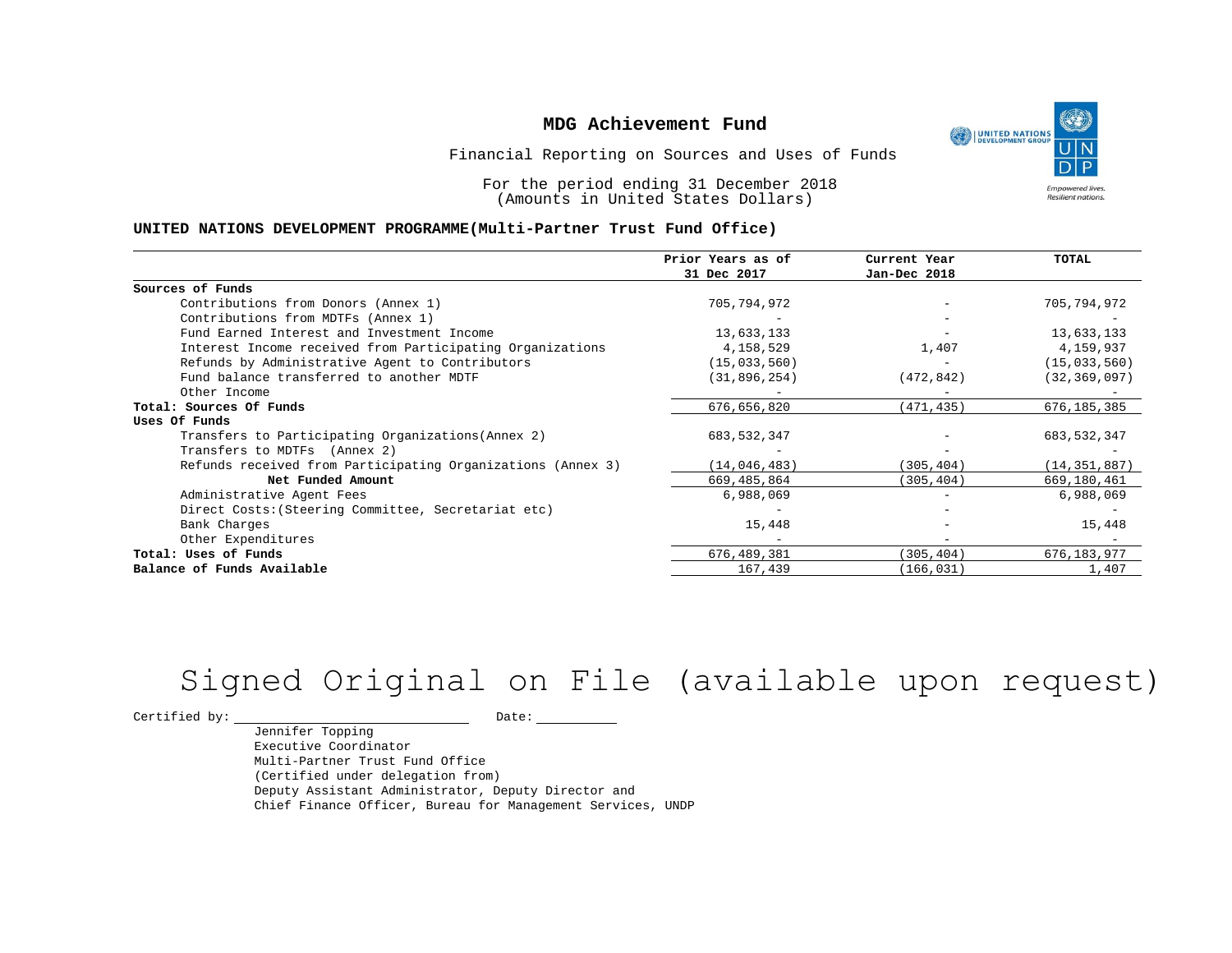

Financial Reporting on Sources and Uses of Funds

For the period ending 31 December 2018 (Amounts in United States Dollars)

#### **UNITED NATIONS DEVELOPMENT PROGRAMME(Multi-Partner Trust Fund Office)**

**Annex - 1: Contributions**

|                      | Prior Years as of | Current Year             | TOTAL       |
|----------------------|-------------------|--------------------------|-------------|
|                      | 31 Dec 2017       | Jan-Dec 2018             |             |
| From Contributors    |                   |                          |             |
| GOVERNMENT OF SPAIN  | 705,794,972       | $\overline{\phantom{0}}$ | 705,794,972 |
| Total: Contributions | 705,794,972       | $-$                      | 705,794,972 |

## Signed Original on File (available upon request)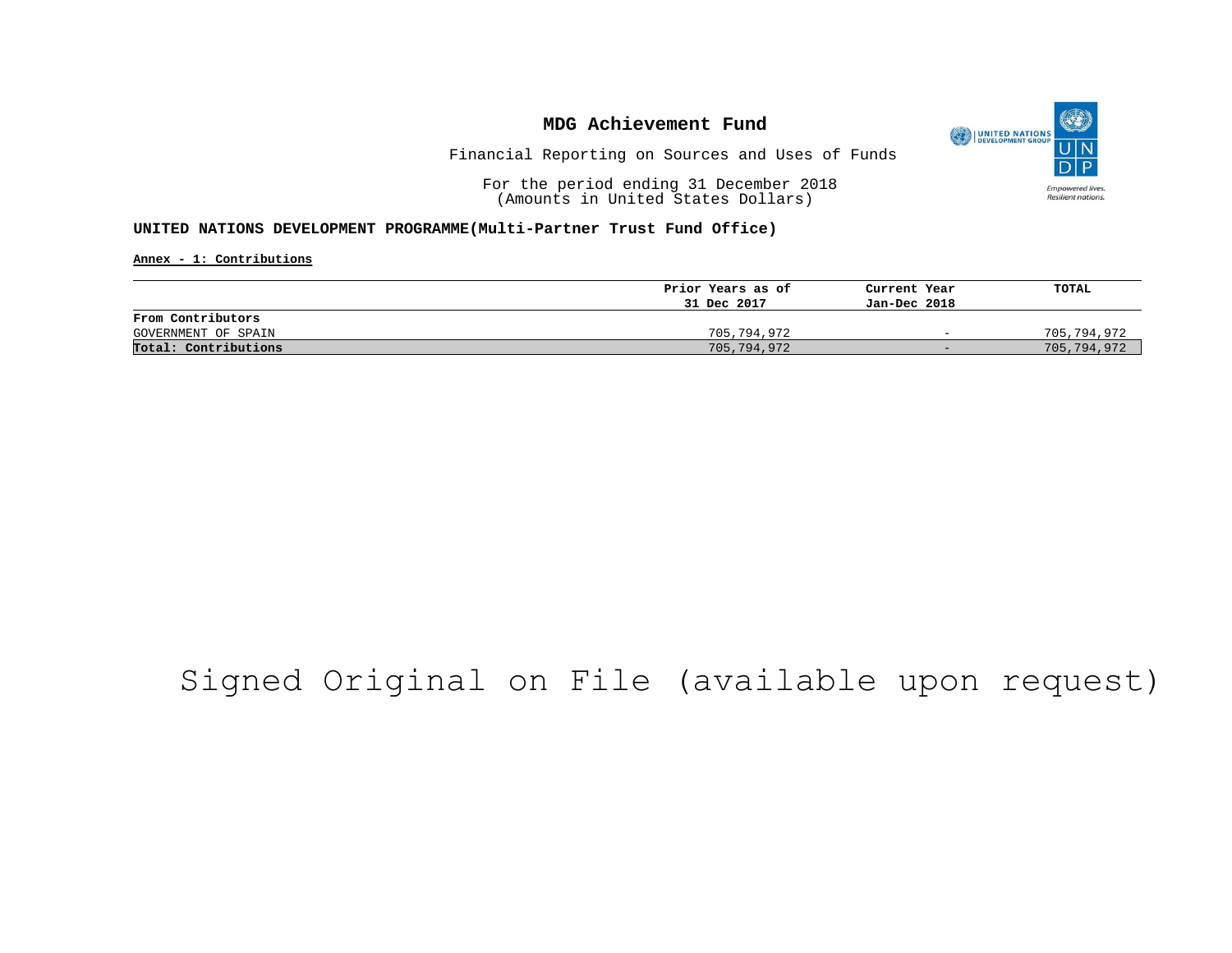

## Financial Reporting on Sources and Uses of Funds

For the period ending 31 December 2018 (Amounts in United States Dollars)

#### **UNITED NATIONS DEVELOPMENT PROGRAMME(Multi-Partner Trust Fund Office)**

**Annex - 2: Transfers**

|                                |                                |  | Prior Years as of | Current Year             | <b>TOTAL</b>  |
|--------------------------------|--------------------------------|--|-------------------|--------------------------|---------------|
|                                |                                |  | 31 Dec 2017       | Jan-Dec 2018             |               |
| To Participating Organizations |                                |  |                   |                          |               |
| <b>ECLAC</b>                   |                                |  | 240,750           | $\overline{\phantom{m}}$ | 240,750       |
| ESCAP                          |                                |  | 214,000           |                          | 214,000       |
| <b>FAO</b>                     |                                |  | 80, 422, 389      |                          | 80, 422, 389  |
| IFAD                           |                                |  | 500,040           |                          | 500,040       |
| ILO                            |                                |  | 41,695,711        |                          | 41,695,711    |
| IOM                            |                                |  | 17,638,106        |                          | 17,638,106    |
| <b>ITC</b>                     |                                |  | 2,472,369         |                          | 2,472,369     |
| OHCHR                          |                                |  | 428,000           |                          | 428,000       |
| PAHO/WHO                       |                                |  | 22,015,485        |                          | 22,015,485    |
| UNAIDS                         |                                |  | 1,042,727         |                          | 1,042,727     |
| UNCDF                          |                                |  | 1,149,170         |                          | 1,149,170     |
| UNCTAD                         |                                |  | 974,014           |                          | 974,014       |
| <b>UNDP</b>                    |                                |  | 194,851,837       |                          | 194,851,837   |
| UNEP                           |                                |  | 11, 445, 715      |                          | 11, 445, 715  |
| UNESCO                         |                                |  | 52,038,188        |                          | 52,038,188    |
| UNFPA                          |                                |  | 38,622,891        |                          | 38,622,891    |
| UNHABITAT                      |                                |  | 10,470,914        |                          | 10,470,914    |
| UNHCR                          |                                |  | 2,894,046         |                          | 2,894,046     |
| UNICEF                         |                                |  | 95, 114, 837      |                          | 95, 114, 837  |
| <b>UNIDO</b>                   |                                |  | 24, 215, 845      |                          | 24, 215, 845  |
| <b>UNODC</b>                   |                                |  | 5,749,256         |                          | 5,749,256     |
| UNOPS                          |                                |  | 914,389           |                          | 914,389       |
| UNRWA                          |                                |  | 1,436,221         |                          | 1,436,221     |
|                                |                                |  | $3.324 - 82B$     |                          | Gue S1        |
|                                | UNWOMENSigned Original on File |  | a<br>.pTe         | upon                     | re            |
| WFP                            |                                |  | 32,085,978        |                          | 32,085,978    |
| WHO                            |                                |  | 13,903,707        |                          | 13,903,707    |
|                                |                                |  |                   |                          |               |
| Total Transfers                |                                |  | 683, 532, 347     | $\qquad \qquad -$        | 683, 532, 347 |